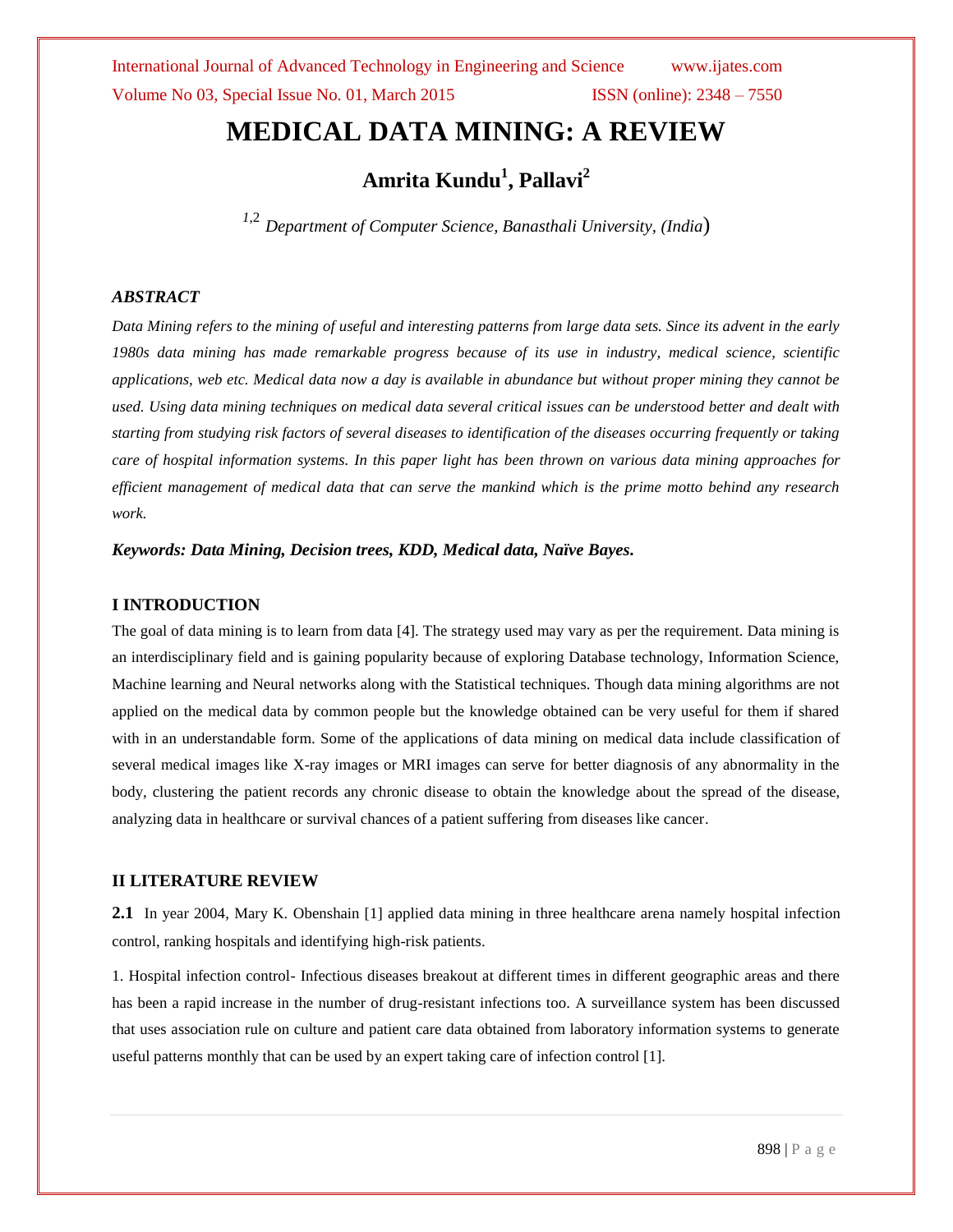## Volume No 03, Special Issue No. 01, March 2015 ISSN (online): 2348 – 7550

2. Ranking hospitals- Mining on the reports from the healthcare providers have been discussed to rank hospitals and healthcare plans. According to the reports provided the hospitals should be ranked according to their standard by the organizations [1].

3. Identifying high-risk patients- A robust data mining and model-building solution has been suggested for identifying the patients tending towards high-risk conditions so that the quality of healthcare of patients can be improved [1].

*Critic:* The role of association rule is to segregate the uninteresting patterns from the interesting ones using a support-confidence framework. For ranking hospitals it is necessary that the hospitals provide data correctly else patient mortality rate cannot be predicted accurately. Identifying high-risk patients may help decrease their number in future.

**2.2** In year 2005, authors Md. Rafiqul Islam et.al. [2]made an attempt to implement data mining in image archiving systems using an algorithm based on an inductive decision tree to learn the attributes of lung cancer. Tomograms of 250 patients were considered for the experiment from which patients with pulmonary nodules of size up to 5 cm were chosen . Before application of the algorithm the images were preprocessed and feature subset was selected for enhancing the accuracy of experiment and reducing unnecessary data.

*Critic:* There is abundance of image data but only applying proper data mining techniques can help extract the attributes necessary to study any disease with accuracy.

**2.3** In year *2006,* authors Abdelghani Bellaachia et.al have given their study [3]. Breast cancer is a common form of cancer now a day. The chances of survivability of cancer patients vary from case to case and the stage to stage. The authors used the Naïve Bayes, the back-propagated neural network and the C4.5 decision tree algorithm to predict that and compared the three.

| <b>CLASSIFICATION</b> | ACCURACY (%) |
|-----------------------|--------------|
| <b>TECHNIQUE</b>      |              |
| Naïve Bayes           | 84.5         |
| Neural Net            | 86.5         |
| C4.5                  | 86.7         |

**TABLE-1 Classification techniques used with their accuracy**

*Critic:* A decision tree is similar to flow chart having a tree structure where tests are performed at each level except the last one which gives the result. It is a powerful means for classifying a data set. Predicting the survival time of a cancer patient by this means can actually help the doctor to plan further treatment procedures and the patient to take care of himself so that the time can be extended as much as possible.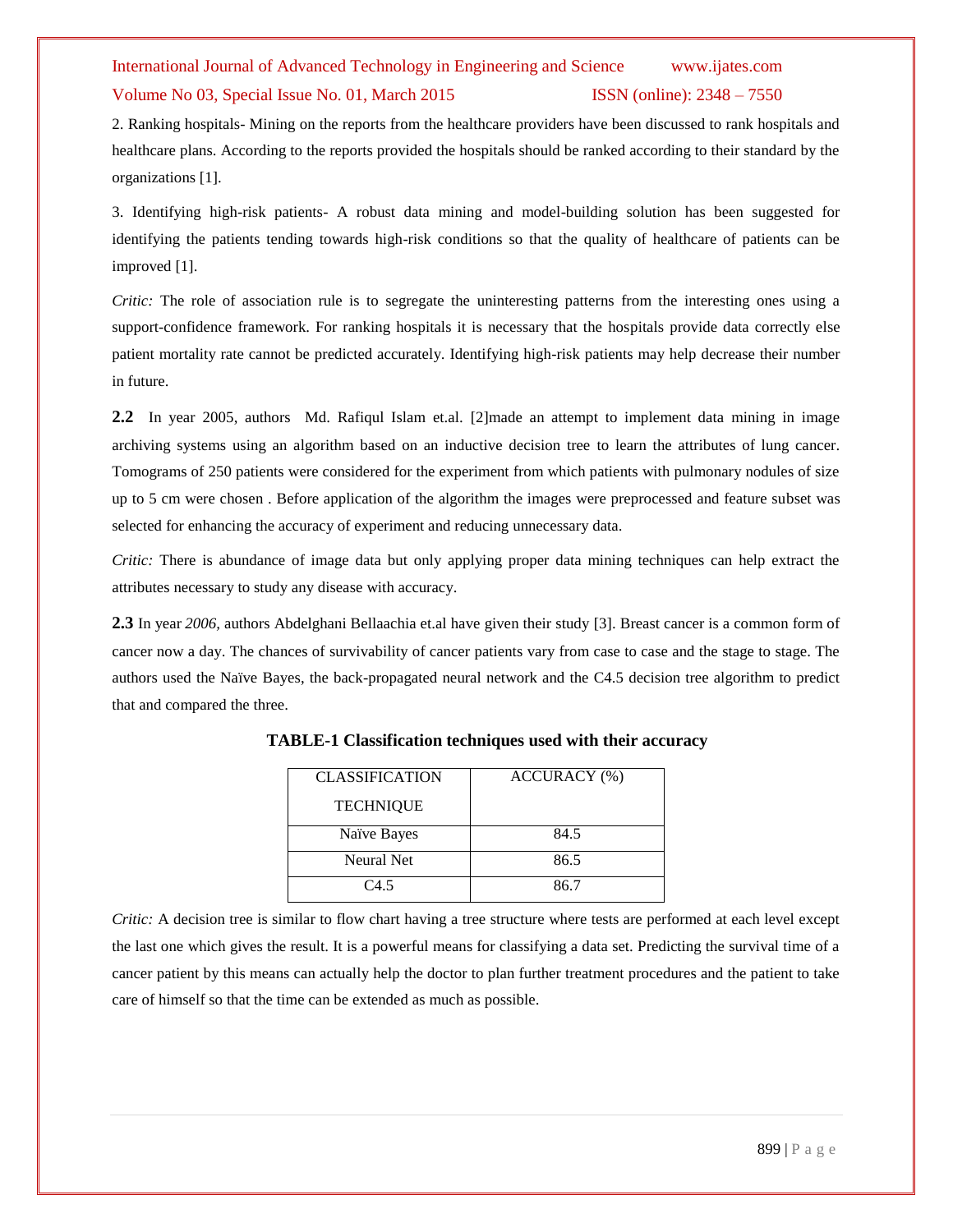

 **Fig. 1. A decision tree**

**2.4** In year 2007, Ghim-Eng Yap et. al.[4] had given their study:

a) Whenever we deal with data sets errors are evident. These errors may have considerable effect on the output of results when not diagnosed and this effect may be very serious when it"s about the medical diagnosis of a disease. In this paper the authors made an attempt that deal with this issue using a knowledge discovery approach by Bayesian network learning [4]. Also a novel procedure for handling the error is implemented to deal with the uncertainty caused by them. This ultimately leads to reliable distinction between cancer affected (here ovarian cancer) and normal patients. The use of Bayesian network has been shown in three steps:

1. Presenting serum expression profile to a learned Bayesian network in case of an unseen sample. .

- 2. Based on it the network is allowed to update the posterior probabilities of all the nodes it has.
- 3. Concluding if a patient is suffering from cancer or not based on the largest posterior probability.

Before this erroneous markers are discovered and randomness in the behavior of studied protein is eliminated using a threshold value which is considered 0.1.

*Critic:* The biological data if noisy can lead to major problem in diagnosis result while managing this noise can give equally good result in cancer detection even with the use of only ten proteins. Such type of tool discussed can prove to be very efficient in screening the patients.

*b)* Several diseases have a hairline difference between them and are considered as similar. However distinguishing them is necessary to provide the most appropriate treatment to the patient. In this paper an attempt has been made by the authors to meet this challenge using an open source data mining toolbox. Here the two diseases considered are thrombolic brain stroke and embolic brain stroke as given by Petra Kralj et.al. [5]. The experiment included collecting the CT of total 290 patients belonging to the above mentioned categories and using decision tree induction to obtain the contrast sets. Other than this the physical examination of the patients, their ECG, laboratory and other diagnosis measures were also considered [5]. Then data mining was applied to mine the contrast sets to classify the patients belonging to the two categories. This can be done using the Apriori algorithm. A learning rule is finally applied.

*Critic:* Subgroup discovery approach involves the mining of the interesting groups with the help of a target variable. In this the predictive and descriptive induction are combined. Contrast set mining is used to differentiate between the contrasting groups in a data set. It can be implemented using special algorithm STUCCO or decision tree induction and learning rule[5]. The authors performed contrast set mining through subgroup discovery to differentiate between the patients belonging to the two different classes.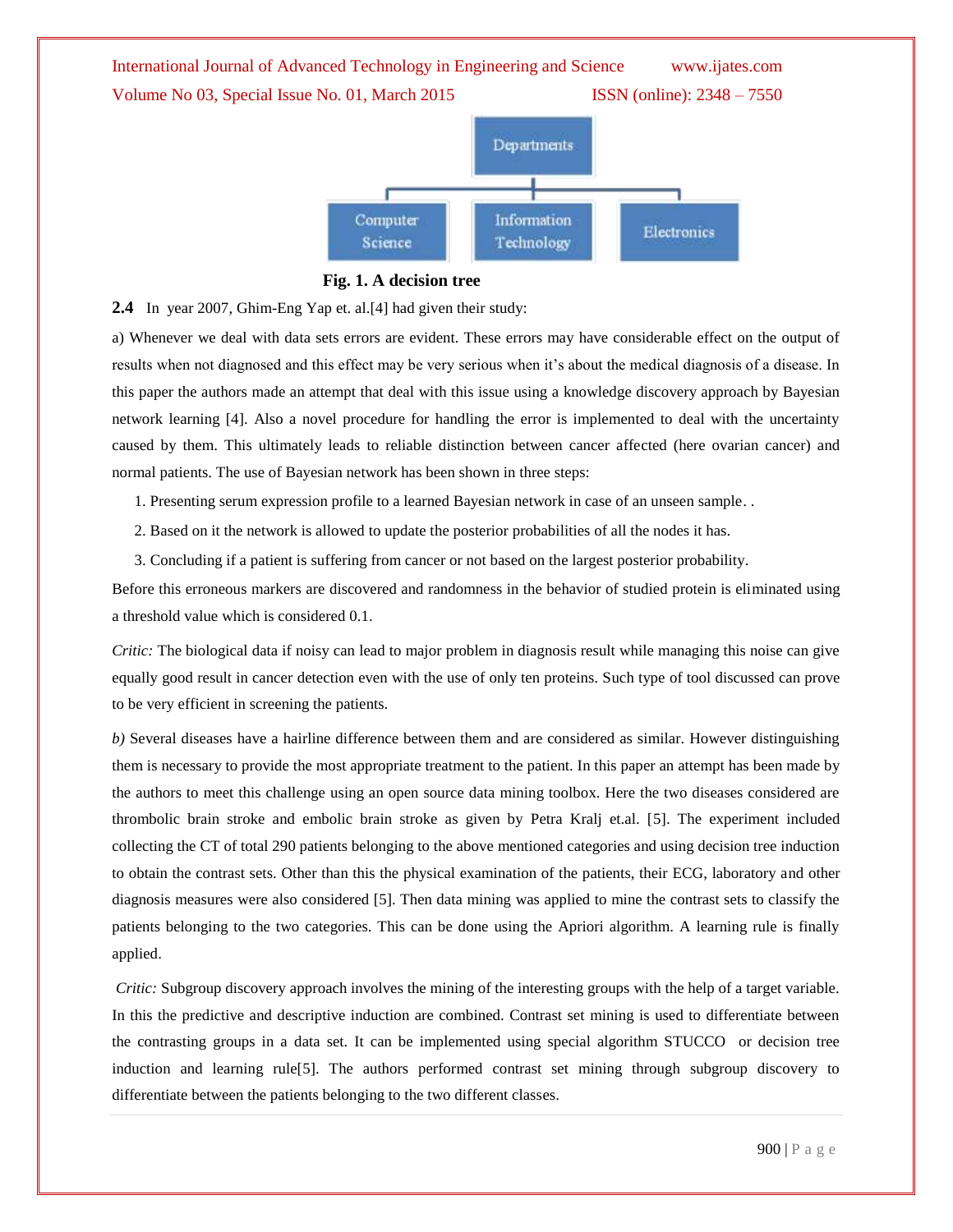# International Journal of Advanced Technology in Engineering and Science www.ijates.com Volume No 03, Special Issue No. 01, March 2015 ISSN (online): 2348 – 7550

**2.5** In year 2008, Dimitris Bertsimas [6] helped with their comments:

*a)* The most common problem faced by the patients is not the disease they are suffering from but the expenditure of treatment. The common people are the main victims of this problem. So the authors made an attempt to estimate the medical cost and using the past cost pattern to predict the future cost. The data set used was the medical and pharmaceutical claims data for 838,242 individuals. The diagnostic, procedure and drug related information are present in the claims [6]. Cost bucketing is performed on the samples and the Baseline method is used along with classification trees and clustering to group the members with similar cost characteristics [6].

*Critic:* Care must be taken of the errors for accurate prediction of medical costs. Here the measures of errors used are the hit ratio, the penalty error and the absolute prediction error (APE) [6]. This method can be used by the insurance companies too for pricing the health insurances. Also the comparison with past expenses can be beneficial in predicting the rise in future too.

*b)* The authors in this paper tried to use sequential data mining to prevent atherosclerosis, a disease characterized by thickening of the arterial walls by deposition of white blood cells. The risk factors of the disease have been taken into account. Case study: STULONG has been used which is specially done to detect the risk factors and other related conditions of atherosclerosis. The windowing approach is used to decompose the data into several disjoint windows. OAR algorithm and AR mining procedure are applied for mining association rules as given according to Jiˇr´ı Kl´ema et.al. [7]. Episode rule mining is used to mine the sequential patterns.

*Critic:* Sequential data mining deals with discovering patterns in data that are statically relevant. Sequential data has significant potential in medical science but they are not present in a form suitable for the direct application of general data mining algorithms.



 **Fig. 2. Atherosclerosis**

**2.6** In year 2009, the author Ruban D. Canlas Jr [8] explains the use of data mining techniques in medical research and public health. Through data mining fraudulent insurance claim can be detected, better health-policy making health centers can be analyzed. In Health Sector Use of data mining and KDD was introduced in this area by Wilson et al [8]. The importance of data mining in medicine and public health can be summarized as-

1. Data Overload: There is a bulk of computerized health record. The medical breakthroughs have slowed down and complexity of the present-day medical information is high, so data mining is best-suited to discover the knowledge. [8]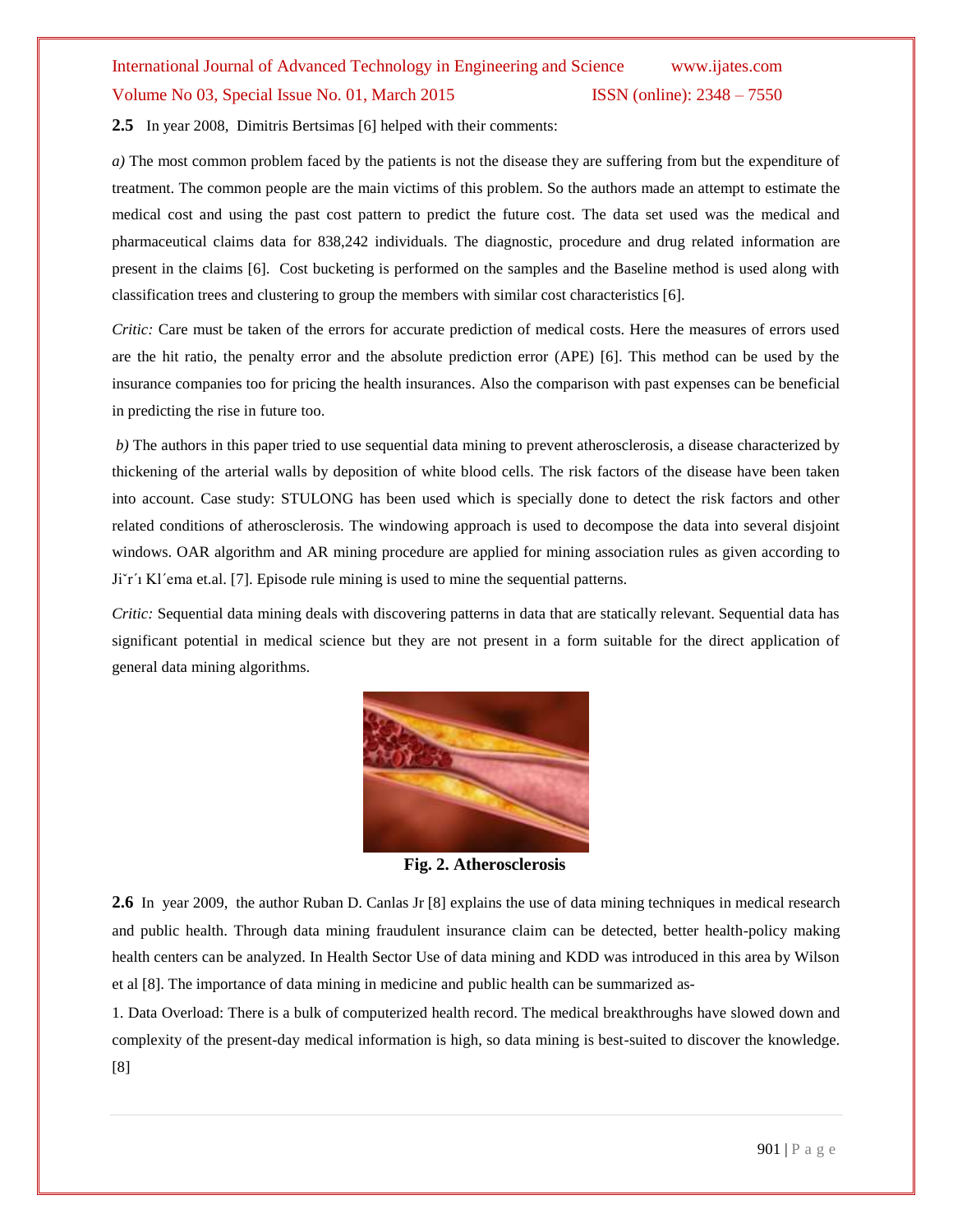### Volume No 03, Special Issue No. 01, March 2015 ISSN (online): 2348 – 7550

2. Evidence-based medicine and prevention of hospital errors: In this we apply data mining on their existing data; it can discover useful and life-saving knowledge. By mining hospital record we reduce the rate of error that have made. [8]

3. Policy-making in public health: Open source java based data mining tool Weka and J48 [8] is used to find out the similarities between the community health centers. Data mining and decision support methods, can lead to better performance in decision making. [8]

4. More value for money and cost savings: Through data mining we extract more knowledge from existing data at minimal cost. Data mining is applied to discover knowledge about fraud in credit cards and insurance claims. [8]

5. Early detection and/or prevention of diseases: Classification algorithm is used for early detection of heart disease and heart related disease is the major public concern in the world. Data mining tool is to aid in monitoring trends in the clinical trials for cancer vaccines. [8]

6. Early detection and management of pandemic diseases and public health policy formulation: Health experts have decided to apply data mining in early detection and management of pandemics diseases. In this we have applied simulation and spatial data mining to find interesting characteristics of disease out-break. In 2005 introduced WSARE [8], an algorithm which is used to detect outbreak in early stages. [8]

7. Non-invasive diagnosis and decision support: Thangvel et al. (2006) decided to use K-means clustering algorithm to analyze the cervical cancer patients. The predictive result concluded from K-means clustering algorithm is better than existing medical opinion. Data mining is used to enhance computer-aid diagnosis and endoscopic ultra sonographic elastography and this create new non-invasive cancer detection [8].

8. Adverse drug events (ADEs): Data mining used in US food and drug administration to discover knowledge about drug side effects in their database. The algorithm which is used is called MGPS (Multi-item Gamma Poisson Shrinker) and it was able to detect 67% of ADEs five years before than they were detecting through traditional approach. [8]

*Critic*: Application of data mining techniques in medical field is a big challenge due to the changing behavior from patient to patient. But still data mining algorithms are used quite successfully to extract better information in case of fraud detection in health policies and as well as in early detection of disease such as heart and pandemics from existing data which is stored in the medical database.

*Critic:* Swarm Intelligence (SI) is the collective behavior of decentralized, self-organized systems natural or artificial introduced by Gerardo Beni and Jing Wang in the year 1989 and is used in artificial intelligence.

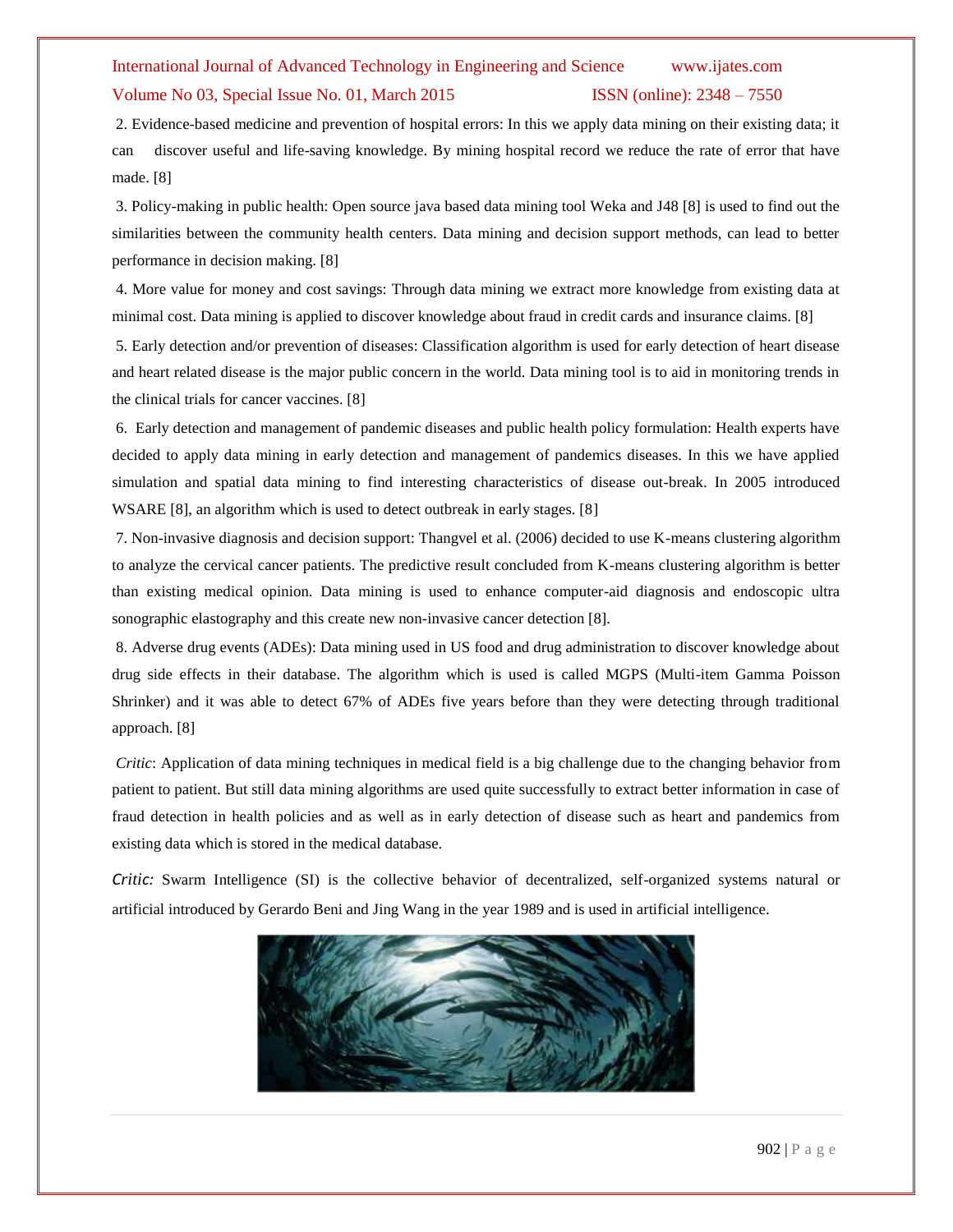International Journal of Advanced Technology in Engineering and Science www.ijates.com Volume No 03, Special Issue No. 01, March 2015 ISSN (online): 2348 – 7550

 **Fig. 3. Swarm Intelligence in fishes.**

Comparison table-

**TABLE-2 Algorithms used in the paper and their significance**

| Algorithm      | Significance                                     |
|----------------|--------------------------------------------------|
| Used           |                                                  |
| <b>ACO</b>     | Works well on nominal and categorical attributes |
| <b>PSO</b>     | Low in Spatial Complexity                        |
| Combined       | To find one classification rule at a time        |
| <b>ACO/PSO</b> |                                                  |

**2.7** In Year 2011, Veenu Mangat, [9] the authors have discussed the use of data mining in medical records for enhancement of strategic decisions. Weka version 3.6.0 is used as software for the data mining analysis. Data set were converted into Weka data format after that different associative algorithm was executed on data set and their results were comparatively analyzed. There are four algorithms in which comparative analysis is done. After comparative analysis it was found that predictive Apriori is best fitted algorithm in strategic decisions with highest and lowest accuracy values being 0.99498 and 0.9733 Yilmaz GOKSEN et.al. [10].

Apriori: It generates association rules by using frequent item sets and it generate longer candidate item sets from shorter ones. It reduces minimum support until it find required number of association rules. [10]

Filter Associator: It passess the data through filter before it reaches to the associator. User can configure both base associator and filter*.* [10]

Predicitive Apriori: To find out best 'n' association rule it merges confidence and support into single measure of predictive accuracy. [10]

Tertius: Rules are find according to a confirmation measure. Rules were seeked with multiple conditions like apriori difference is that conditions are applied in OR operations together instead of using and opertion [10].



**Fig. 4. Algorithms discussed in the paper.**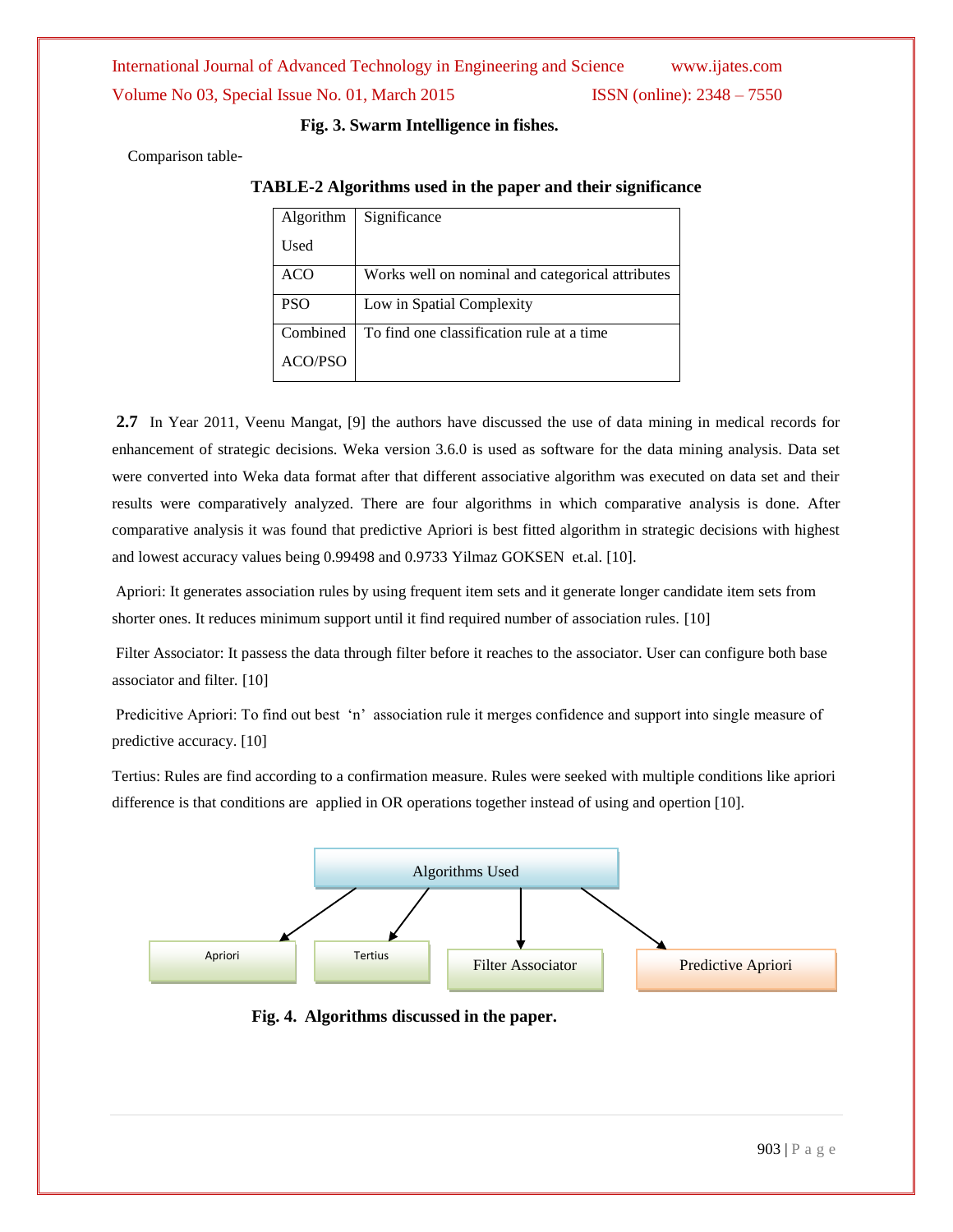### Volume No 03, Special Issue No. 01, March 2015 ISSN (online): 2348 – 7550

*Critic:* We have applied association algorithm to extract association rule, but it is noticed sometimes data sets itself might not be suited for association tasks in data mining. No data mining tools and model will provide 100% accuracy by itself in pure and robust automated system. We need experts and managers for checking the final result*.*

**2.8** In year *2012,* Shweta Kharya [11],has discussed some classifiers*:*

*a)* In the paper author have explored the applicability of decision trees to find a group with high-susceptibility of suffering from breast cancer. One of the most widely used and practical methods for classification is decision tree learning. To generate best decision tree be have used different parameter like confidence factor, pruning. For anomaly detection, classification and automatically categorize medical images on real mammograms two data mining techniques, association rule mining and neural networks is used. There are certain classifier which is explained in the paper and used for diagnosis and prognosis of cancer disease. [11]

1. Association rule based classifier: In this we find out association rule for the medical data. One basis of association rule classification system is constructed and it will categorize the mammograms as normal, malign or benign. [11]

2. Neural network based classifier system: In neural network we classify the medical data set and train the neural network with breast cancer data base by using feed forward network and back propagation learning algorithm with momentum and learning rate. [11]

3. Naïve Bayes Classifier: Analysis of the prediction of survivability rate of breast cancer is done by using naïve Bayes, back- propagated neural network, and decision tree [11].



**Fig. 5. The classifiers discussed in the paper.**

*Critic*: In diagnosis and prognosis of cancer disease we have used different data mining classifiers and soft computing approaches. Decision tree is found to be best predicator with greater amount of accuracy as compared to other techniques.

*b)* In this paper the authors have discussed the issue that availability of huge amounts of medical data leads to need for powerful data analysis tools to extract useful knowledge. Five data mining techniques classification by decision tree induction, Bayesian classification, Neural networks, Support Vector Machines (SVM) and classification based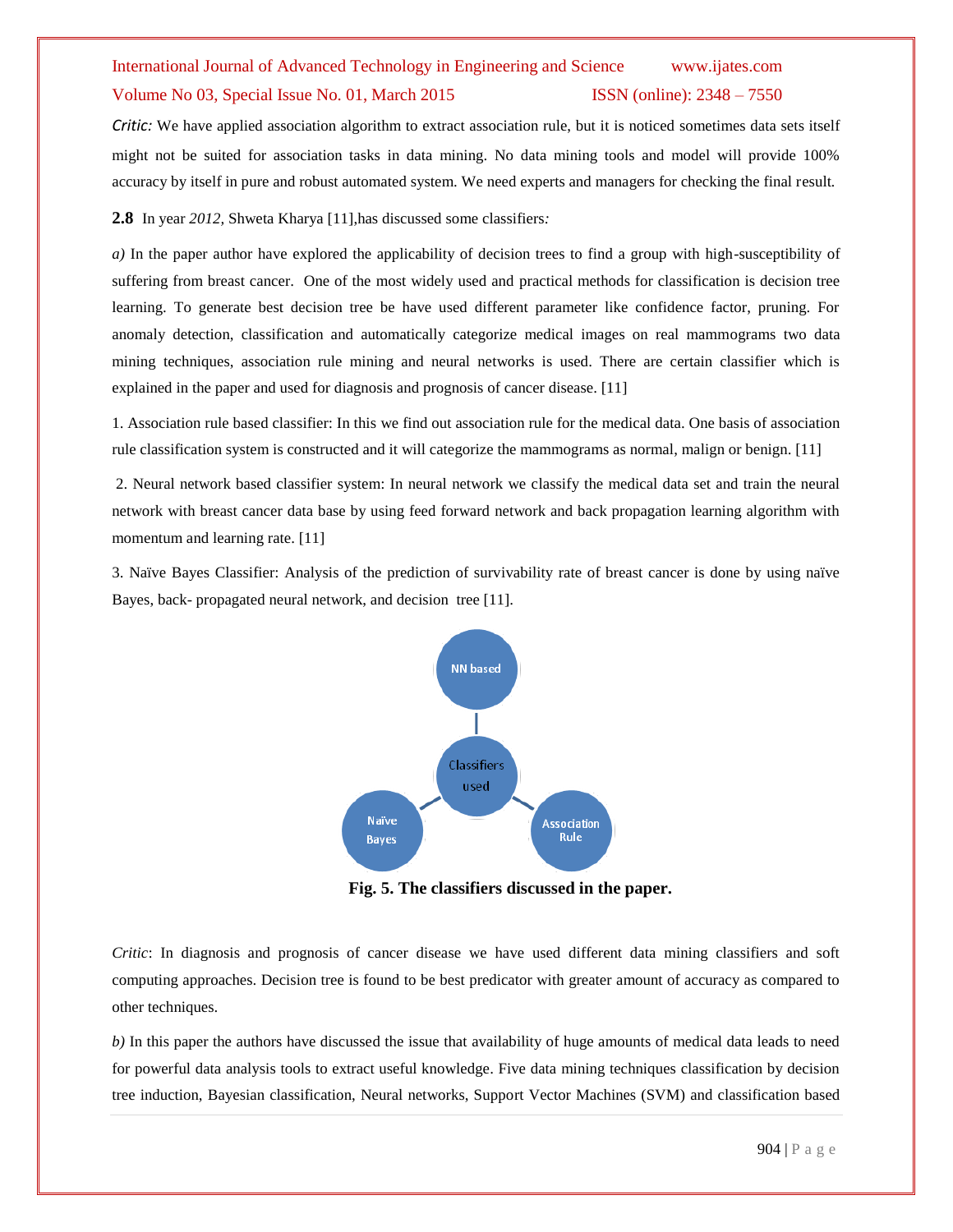## Volume No 03, Special Issue No. 01, March 2015 ISSN (online): 2348 – 7550

on associations have been analyzed and it was found that decision tree and SVM are most effective for heart disease diagnosis as given by Aqueel Ahmed et.al. [12]. Various classification techniques for data mining are examined and reported that data mining technique shows the 92.1 % - 91.0 % accuracy for the heart diseases. Here usage of various parameters (age, fasting blood sugar, sex etc.) increases the accuracy for the heart disease patient using data mining techniques.

 *Critic:* Healthcare system has huge data available but effective analysis of those using proper tools is the job of data mining techniques. Finding out the hidden relationships and patterns in the data can help predicting a disease very accurately.

**2.9** In year 2013, Taranath NL et.al.[13] focused on novel framework of medical decision support system for missing data. In this author have used the machine learning approach, automatic learning is used in certain tasks such as medical imaging. In this there are two tasks to be performed: identification and extract informative sentence on disease , fine grained classification according to semantic relation of the sentence on the basis of diseases and treatment. [13]

*Citric*: In order to offer the required accuracy for this domain both the approaches of integrating machine learning and ontological reasoning is found best approaches. The framework of medical decision support system is emerging application in medical sector.

**b)** The paper contain the idea of developing a prediction model that can predict heart disease cases based on measurements taken from transthoracic echocardiography examination. KDD has been used. Prediction system built with aid of data mining techniques like decision trees, naïve Bayes and neural network [14]. The models used along with the accuracy measures are:

| <b>Model Used</b>                    | $Accuracy(\% )$ |
|--------------------------------------|-----------------|
| J48 unpruned with all attributes     | 94.29           |
| J48 pruned with all attributes       | 95.41           |
| Naive Bayes with all attributes      | 91.96           |
| Naive Bayes with selected attributes | 92.42           |

**TABLE-3 Models used in the paper and their accuracy**

*Citric*: The goal of paper is to develop prediction model, but researcher has planned to perform additional experiments with more dataset and algorithms to improve the classification accuracy. On the basis of this model that can predict specific heart diseases.

**2.10** In year 2014, Matthew Herland et.al. given their review on big data in the field of health informatics[15]:

*a)* Since the amount of data in health informatics is very vast, the authors in this paper discussed the concept of big data analysis for improving the quality of healthcare. Problems regarding analyzing such huge data in a reliable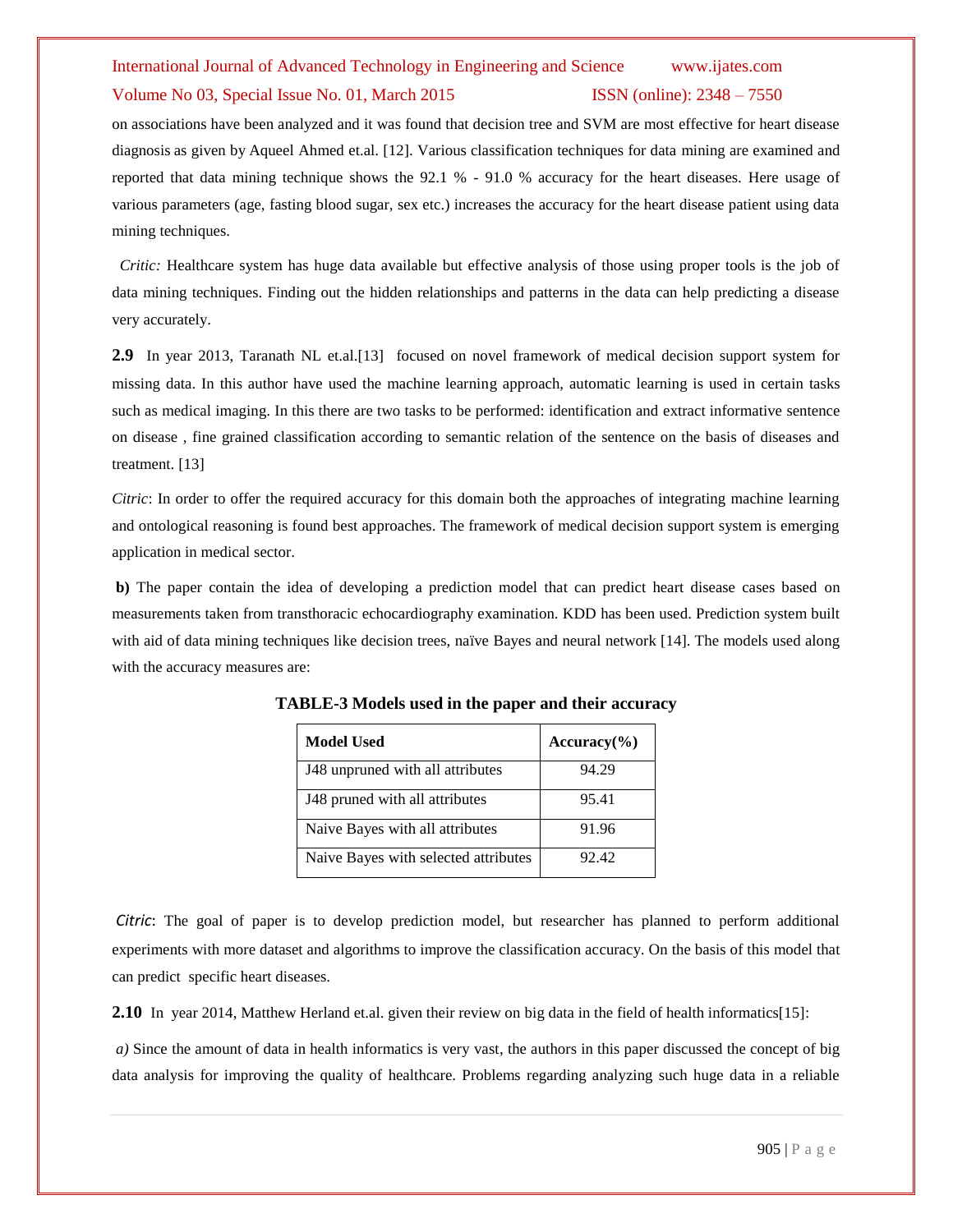International Journal of Advanced Technology in Engineering and Science www.ijates.com Volume No 03, Special Issue No. 01, March 2015 **ISSN** (online): 2348 – 7550 manner are also discussed. Big data tools and approaches at various levels are dealt with live molecular, tissue,

patient and population [15].

| Data level    | <b>Question level(s) answered</b> |
|---------------|-----------------------------------|
| Molecular     | Clinical                          |
| <b>Tissue</b> | Human scale biology, Clinical     |
| Patient       | Clinical                          |
| Population    | Epidemic-scale, Clinical          |

**TABLE-4 Summary of studies in paper**

*Critic:* In future work needs to be done on handling vast amounts of gene probe and select the kind of subset that can provide the best correlation. Difficulty is faced while dealing with MRI data that are high resolution data and numerous samples are required to perform the research work of acceptance level with those.

*b*) Apriori algorithm is a general algorithm in data mining .In the paper, year 2014 theauthors Gitanjali J et.al. [16], the authors used this algorithm to find out the frequency diseases using the data set of months, diseases and the instances of their occurrences. Experimental results are shown in the form of bar graphs to show frequency of occurrence of different diseases. The steps used are:

1. Scanning data set D to generate list of candidates [16].

2. Compare candidate support count with min support count [16].

3. Scan D for count of each candidate and compare candidate support count with min support count remaining in list [16].

*Critic:* The frequency of occurrence of diseases varies with geographic area, habits of people, season etc.

## **III CONCLUSION**

Medical data available is huge and hence analyzing or classifying them with efficiency is a challenge. Also high resolution data like MRI are to be mined in large amount for predicting critical diseases of brain with accuracy. Several classifiers have been implemented till date including artificial neural networks but proper learning technique must be implemented to get the desired results. In the presence of all this challenges also data mining algorithms have shown eye catching results in different domains of medical science but more work is required to be done in managing different variety of diseases, major or minor because mostly minor disease affect people which may turn major if not treated correctly on time.

### **REFERENCES**

- [1] Mary K. Obenshain, "Application of Data Mining Techniques to Healthcare Data," Statistics for Hospital Epidemiology. North Carolina, vol. 25 No. 8, pp. 690-695, August 2004.
- [2] Md. Rafiqul Islam, Morshed U. Chowdhury and Safwan Mahmood Khan\*, Medical Image Classification Using an Efficient Data Mining Technique. Dhaka, Bangladesh, vol.12, Complexity International, 2005, pp.01-09.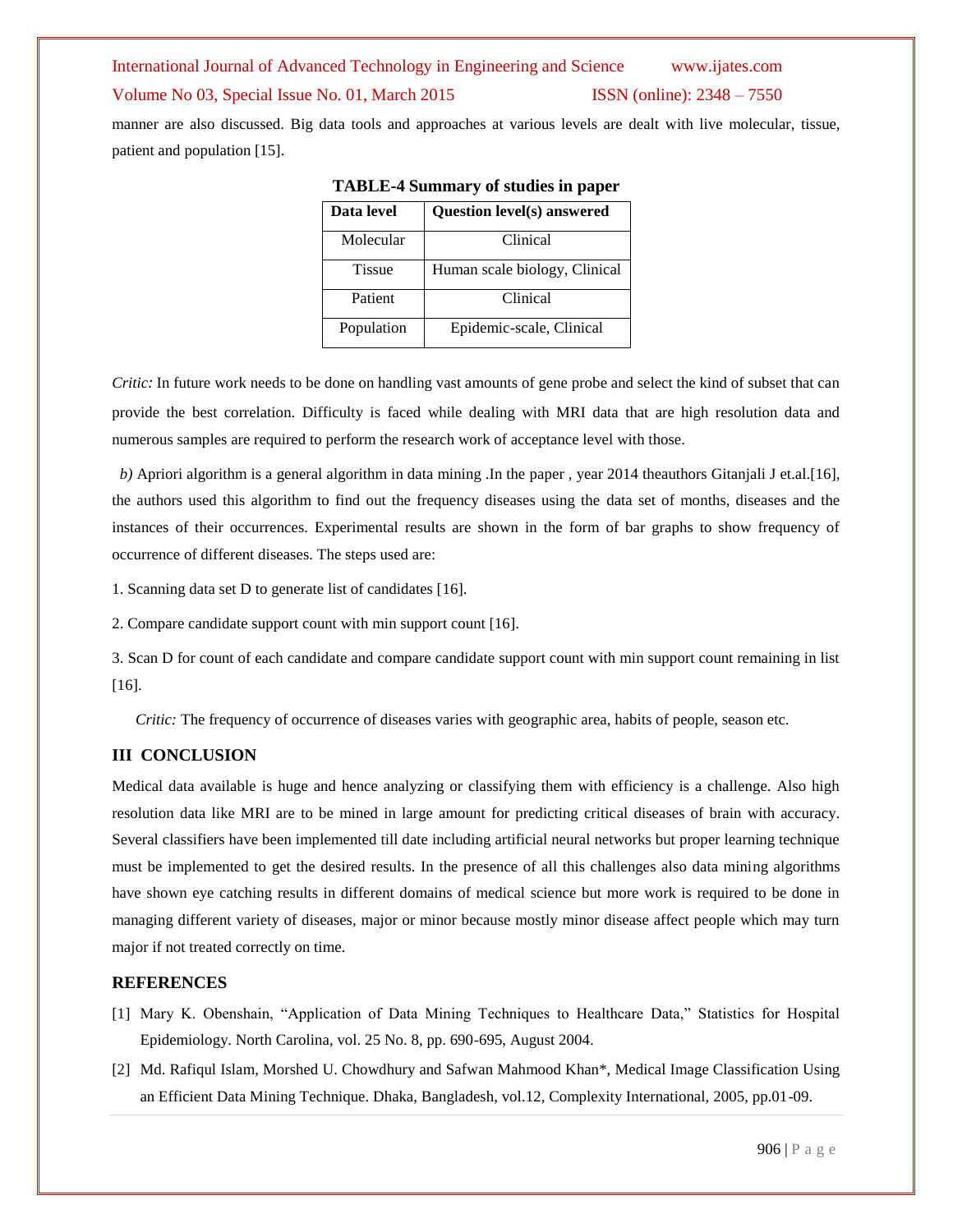## Volume No 03, Special Issue No. 01, March 2015 ISSN (online): 2348 – 7550

- [3] Abdelghani Bellaachia and Erhan Guven, "Predicting Breast Cancer Survivability Using Data Mining Techniques," Washington DC 20052, The George Washington University, 2006, pp. 01-04.
- [4] Ghim-Eng Yap, Ah-Hwee Tan and Hwee-Hwa Pang, "Learning Casual Models for Noisy Biological Data Mining: An Application to Ovarian Cancer Detection," Singapore 639798. Association for the Advancement of Artificial Intelligence 2007, pp.354-359.
- [5] Petra Kralj1, Nada Lavra·c1;2, Dragan Gamberger3, Antonija Krsta·ci, "Contrast Set Mining for Distinguishing Between Similar Diseases," Slovenia and Croatia, Technology Project "Knowledge Technologies",2007.
- [6] Dimitris Bertsimas, Margrét V. Bjarnadóttir, Michael A. Kane, J. Christian Kryder, Rudra Pandey, Santosh Vempala and Grant Wang, "Algorithmic Prediction of Health-Care Costs," Operations Research, vol.56, No.6, pp. 1832-1892, November-December 2008.
- [7] Ji`r´ı Kl'ema, Lenka Nov'akov'a, Filip Karel, Olga ` St`ep'ankov'a, and Filip ` Zelezn'y, "Sequential Data Mining: A Comparative Case Study in Development of Atherosclerosis Risk Factor," IEEE Transactions on System, Man and Cybernatics. vol. 38 ,No.1, pp. 01-12, January 2008.
- [8] Ruban D. Canlas Jr., "Data Mining in Healthcare:Current Applications and Issues"MSIT, August 2009
- [9] Veenu Mangat, "Swarm Intelligence based Technique for Rule Mining in the Medical Domain"International Journal of Computer Applications ,vol. 4, no.1, July 2010
- [10] Yilmaz GOKSEN, Mete EMINAGAOGLU and Onur DOGAN, "Data Mining in Medical Records for the Enhancement of Strategic Decisions:A Case study"Scientific Bulletin – Economic Sciences, Vol. 10 / Issue 1,2011
- [11] Shweta Kharya, "Using Data Mining Techniques for Diagnosis and Prognosis of Cancer Disease",International Journal of Computer Science, Engineering and Information Technology (IJCSEIT), Vol.2, No.2, April 2012.
- [12] Aqueel Ahmed, Shaikh Abdul Hannan., "Data Mining Techniques to Find Out Heart Diseases,"International Journal of Innovative Technology and Exploring Engineering (IJITEE) ISSN: 2278-3075, Volume-1, Issue-4, September 2012.
- [13] Taranath NL, Dr. Shantakumar B Patil, Dr. Premajyothi Patil, Dr. C.K. Subbaraya, "Medical Decision Support System for the Missing Data using Data Mining-A Survey"International Conference on Contemporary Computing and Informatics,2014 IEEE.
- [14] Abhishek Taneja, "Heart Disease Prediction System Using Data Mining Techniques" Oriental journal of Computer science & technology**,** December 2013, Vol. 6, No.4: pp. 457-466.
- [15] Matthew Herland, Taghi M Khoshgoftaar and Randall Wald\*,"A Review of Data Mining Using Big Data in Health Informatics ," Herland et al. Journal of Big Data 2014, 1:2, USA.
- [16] Gitanjali J, C.Ranichandra,M.Pounambal, "APRIORI Algorithm Based Medical Data Mining for Frequent Disease Identification," International Journal of Information Technology (IIJIT), vol.2, issue 4, April 2014.

|      | Year   Technique used           | Objective of the paper                                      |
|------|---------------------------------|-------------------------------------------------------------|
| 2004 | Decision trees, Neural Network, | Applications of data mining techniques to health care data. |